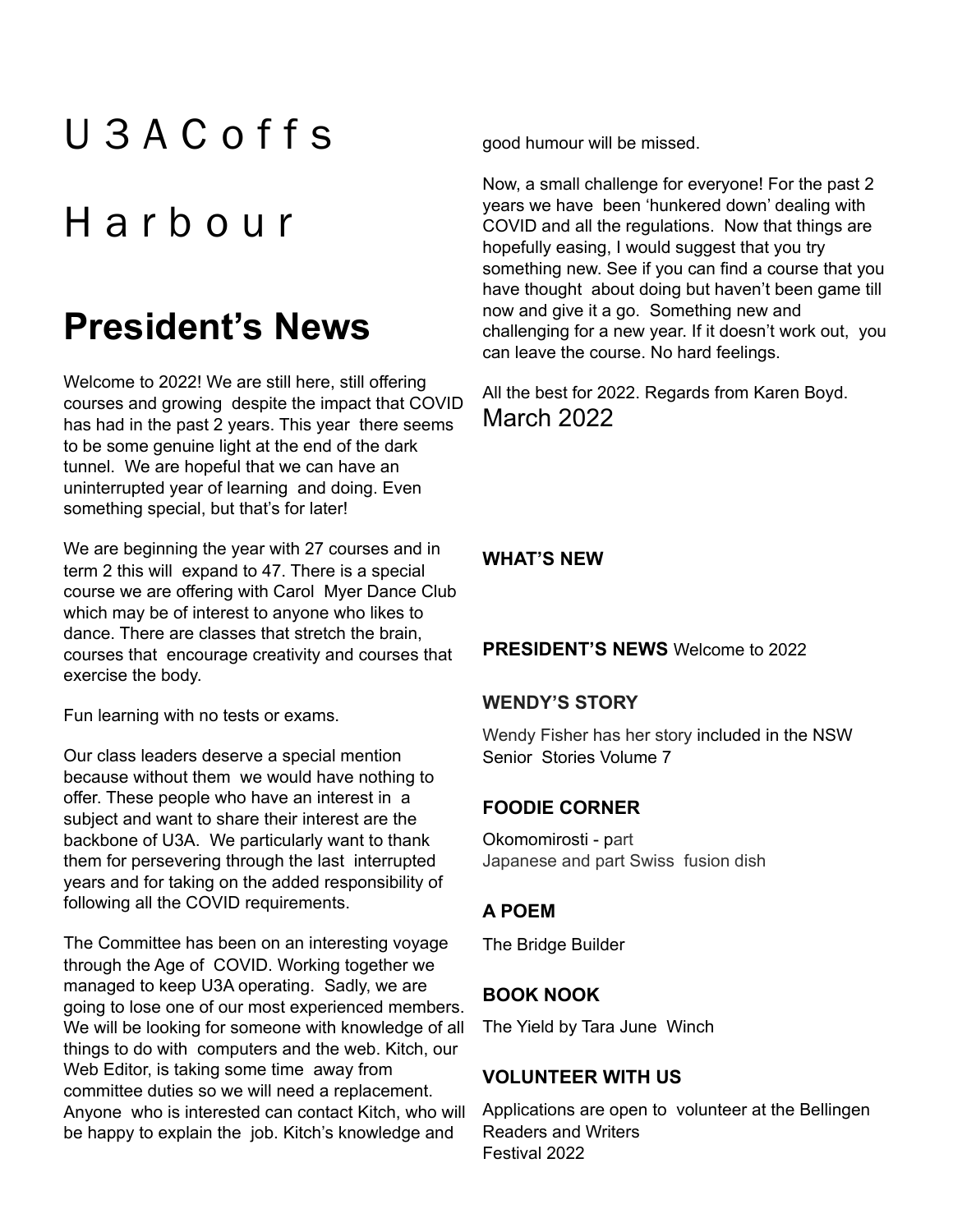### **NSW SENIORS WEEK FESTIVAL**

The 2022 Festival will officially take place between 25 March - 3 April.

### **WENDY'S STORY IS PUBLISHED IN NSW SENIORS' STORIES BOOK**

Wendy Fisher joined U3A and found her creative bent after she started the Creative Writing Course. She is now one of 4 Coffs Coast seniors who have had their stories included in the NSW Senior Stories Volume 7. Back in 2014, Wendy's physical health was deteriorating while she awaited an organ transplant. She needed to try something new. She had just 3 criteria: it had to be local, it had to stimulate her brain, and it had to be affordable. A friend mentioned giving U3A a go. Wendy had never heard of it! So, she checked out the website and joined the Creative Writing Course.

In Wendy's words "The classes were fun and brought out a creative side of me I never knew existed. I entered the NSW Senior's Stories' Competition as a bit of a challenge to beat the boredom of lockdown, combined with the maxim 'nothing ventured nothing gained'. The theme for the stories was 'What's age got to do with it' and there was a word maximum of 1000 words. I instinctively knew that I had to approach the subject thinking outside the box, or my effort would be lost in the judge's pile."

"My story is called 'The Painting' and the see of the idea was sown from memories of scouring the Sunday markets with my mum on bitter English winter mornings – she had a good eye for antiques yet to be appreciated for their value. In my story the female protagonist spots an old painting at the market and realises the frame has been etched by Van Gogh himself. She haggles with the stall owner by claiming that the wooden frame is tatty and worthless, but that she likes the painted country scene."

"The stall holder seals the bargain by offering to drop the painting out to the woman's house the next

morning, only to arrive on her doorstep carrying a rolled-up painting. He had burnt the frame on his wood burner the prior evening as the customer claimed she didn't really want it!"

Imagine Wendy's surprise when her story was one of the 100 chosen across NSW. She was thrilled to see her name in print and now intends to write more short stories for her young grandsons.

Senior's Stories Volume 7 can be downloaded as a PDF or audiobook from seniorscard.nsw.gov.au

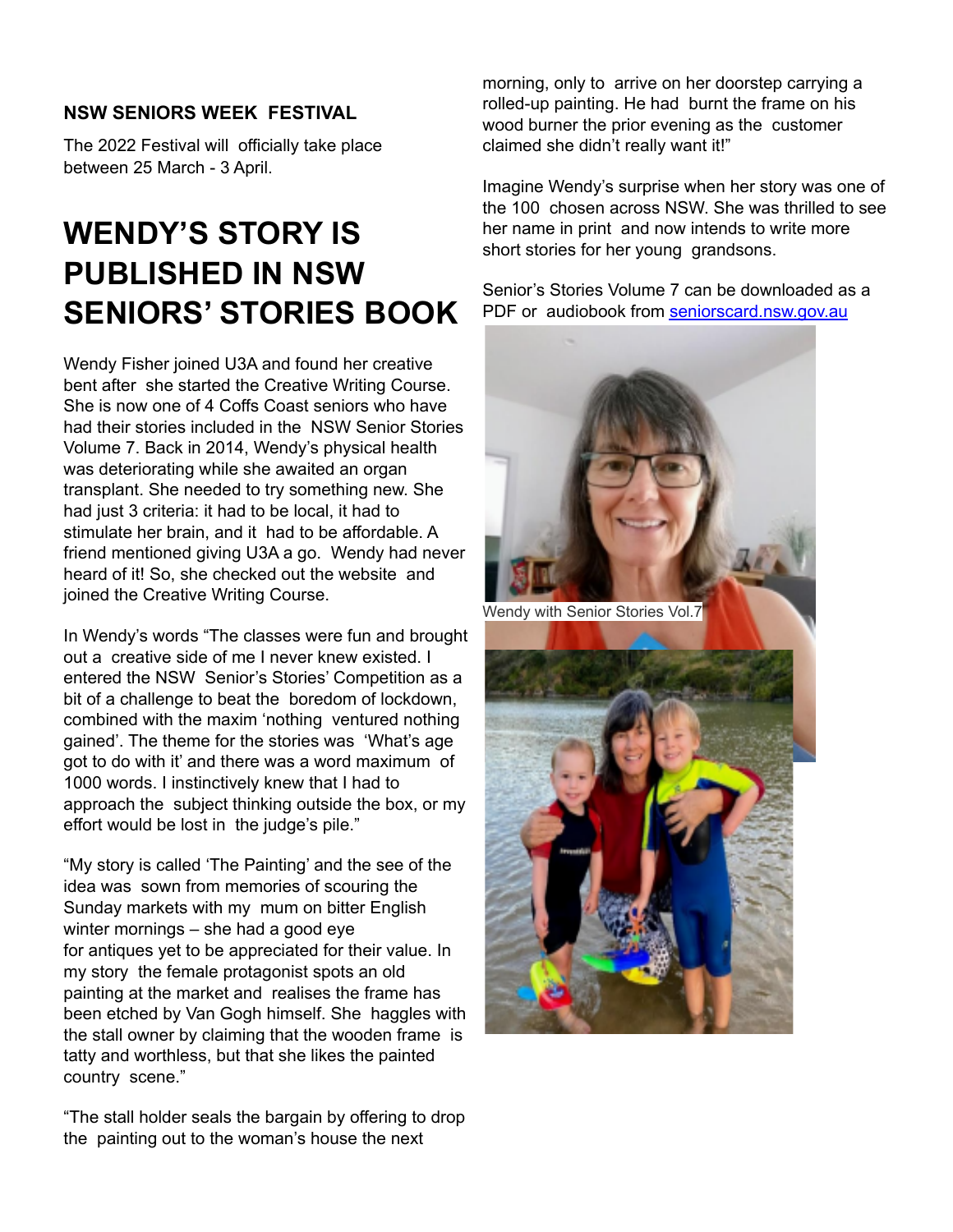Wendy with grandsons

## **Foodie Corner**

With all the home time over the past months due to COVID 19 lockdowns, I have opened my recipe journal and made some fabulous food that initially had me shaking my head in fear. One of my favourite food writers is Adam Liaw. Adam is a Malaysian Australian cook, television presenter and author living in Adelaide. He was the winner of the second series of MasterChef Australia, defeating student Callum Hann in the final. He credits his paternal grandmother as having a huge influence on his cooking and his life. My current favourite recipe of his is Okonomirosti (see picture) featured in the Sydney Morning Herald Good Food Guide in November 2015 (see how long it has taken me to have the courage to tackle this recipe!). Part Japanese and part Swiss, this fusion dish puts a European twist on Japan's famous savoury pancake, okonomiyaki. The last word: it is quite simple to make and absolutely delicious. And, for a 'special dietary' person like me, it's gluten and lactose free. Definitely on our menu list now! (by Sue Elks)

# **A Poem – The Bridge Builder**

An old man going a lone highway, Came, at the evening cold and grey, To a chasm vast and deep and wide, The old man crossed in the twilight dim, The sullen stream had no fear for him; But he turned when safe on the other side And built a bridge to span the tide.

"Old man," said a fellow pilgrim near, "You are wasting your strength with building here; Your journey will end with the ending day, Yon never again will pass this way: You've crossed the chasm, deep and wide,

![](_page_2_Picture_6.jpeg)

![](_page_2_Picture_7.jpeg)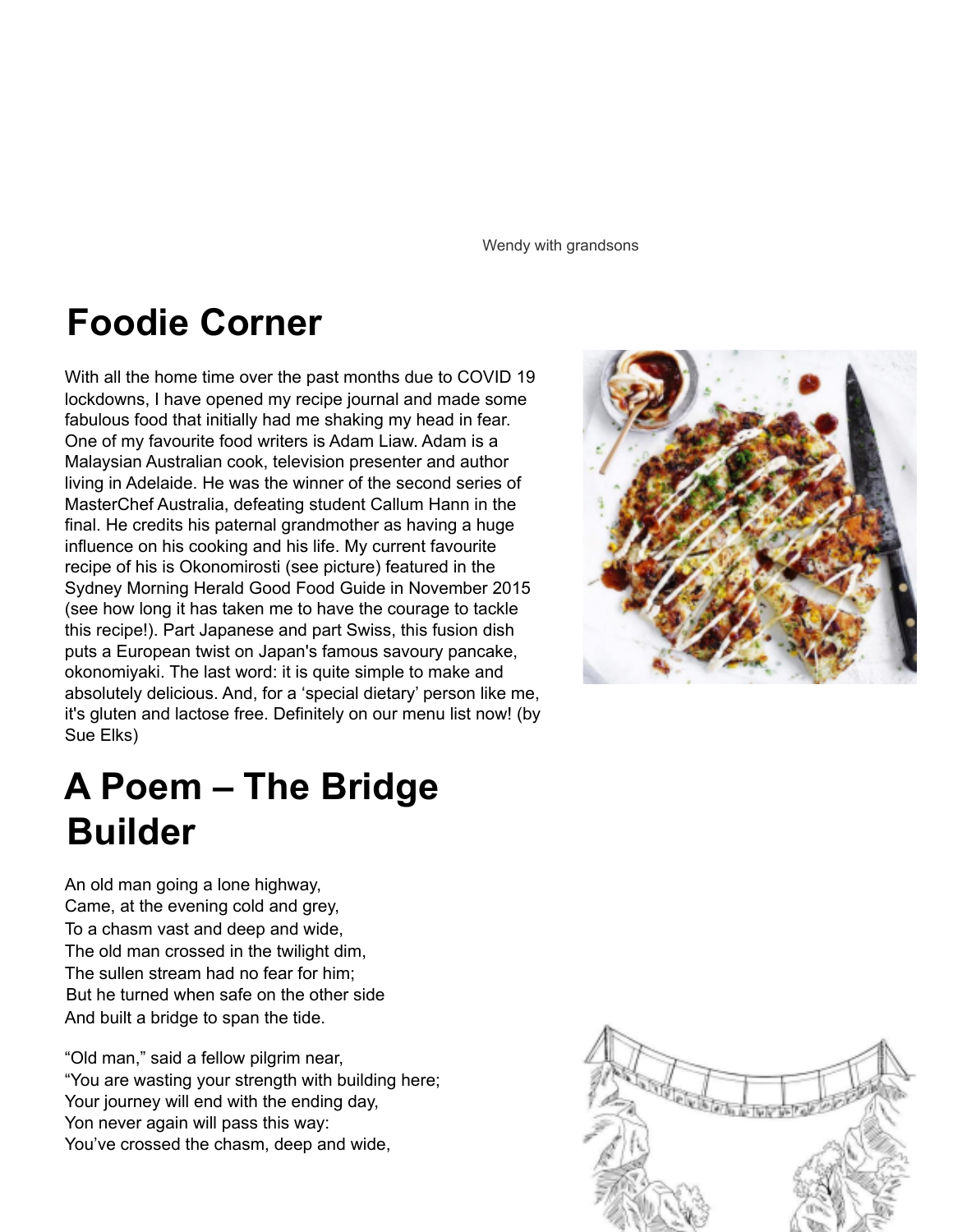Why build this bridge at evening tide?"

The builder lifted his old grey head; "Good friend, in the path I have come," he said, "There followed after me to-day A youth whose feet must pass this way. This chasm that has been as naught to me To that fair-haired youth may a pitfall be; He, too, must cross in the twilight dim; Good friend, I am building this bridge for him!"

#### Anonymous

# **Book Nook – The Yield**

### **Winner of the 2020 Miles Franklin Literary Award**

by Tara June Winch

The Yield is that rare thing: a 5-star stunner from the very first lines. It combines history, heritage and the Wiradjuri language with a moving narrative and unfussy, yet often lyrical, prose.

We follow August Gondiwindi, a young woman returning to her home town of Massacre Plains after the death of her grandfather. She learns that he had been compiling a dictionary of the Wiradjuri language, but it's nowhere to be found. Meanwhile her widowed grandmother is being forced to pack up their home to make way for a huge mine.

The novel then alternates between August's story, Poppy Gondiwindi's deeply personal dictionary entries, and a mysterious letter from 1915, written by the German reverend who first established an Aboriginal mission in Massacre Plains.

The Yield is the latest in a recent spate of excellent books bringing new understanding of Aboriginal culture and identity to a wider audience. Too Much Lip delved into contemporary family dynamics with fully drawn, true-to-life characters (and a great deal of humour); Dark Emu is the non-fiction book that opened up much of the anthropology, archeology and history that Winch draws upon here; The Yield adds another facet by exploring, through a fictional narrative, the importance of language to culture.

Language is a unique lens: the things and concepts deemed important enough to bestow with names can be so revealing. Through Poppy Gondiwindi's dictionary, we learn his own personal story, as well as the traditions, customs and beliefs of his ancestors, the Gondiwindi mob. We see how the personal cannot be extricated from the historical, the cultural. That each of us contains within us everything that has gone before.

"A beautifully with a nord that poits language at the heart of ronsenburng the past and understanding the present"-Kate Morten

![](_page_3_Picture_12.jpeg)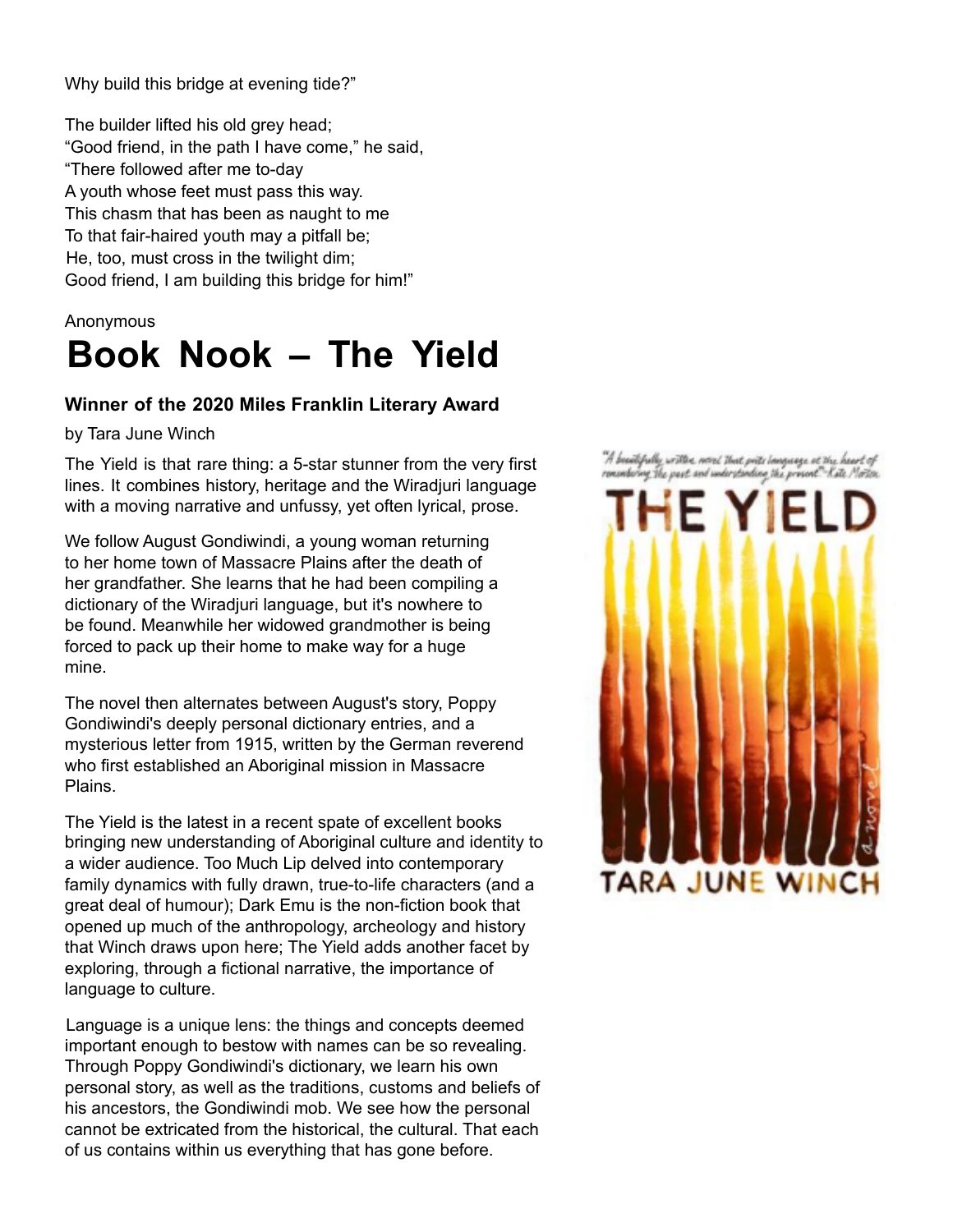Winch has done a superb job of maintaining a fictional narrative through these dictionary entries; reading them always feels as if Poppy is yarning with you in his warm, kindly voice, never like an academic exercise. As she points out in her Author's Note, Australia's indigenous languages are among the world's most endangered - her novel not only records Wiradjuri words, it rouses and fortifies them, through Poppy they come to life.

(Review from goodreads August, 2019)

## **Volunteer with us**

Calling all bookworms, budding writers and lovers of language everywhere – applications are open to volunteer at the Bellingen Readers and Writers Festival 2022. The Festival is happening once again across the June long weekend.

BRWF 202 will again be held at the beautiful Bellingen Showground with food, music and more words than you can throw a thesaurus at.

The volunteer guide explains the different types of events NSW Seniors Festival visit seniorsfestival.nsw.gov.au. at the Festival, the roles you can take on as a volunteer, how your roster is decided based on your date, time and location availability, and what happens after you apply.

Applications close at midnight on Friday 29 April 2022.

bellingenwritersfestival.com.au/get-involved/

chance to make new friends or get together with old ones at an array of local community programs, many which are free or heavily discounted.

Coffs Harbour U3A will be involved with information stalls at the CHCC sponsored expo at Boambee East Community Centre on Wednesday 30 March 2022 and the Oldies Big Day Out at Coffs Harbourside Markets on Sunday 18<sup>th</sup> April at the Jetty Foreshores in Coffs Harbour.

However, there are a range of activities leading up to these events. So, for more information about the 2022

![](_page_4_Picture_11.jpeg)

## **NSW Seniors Week Festival**

The 2022 Festival will officially take place between 25 March - 3 April. It is the largest festival for seniors in the Southern Hemisphere, reaching up to 500,000 seniors each year.

If you are over 60, NSW Seniors Festival gives you the

![](_page_4_Picture_15.jpeg)

![](_page_4_Picture_16.jpeg)